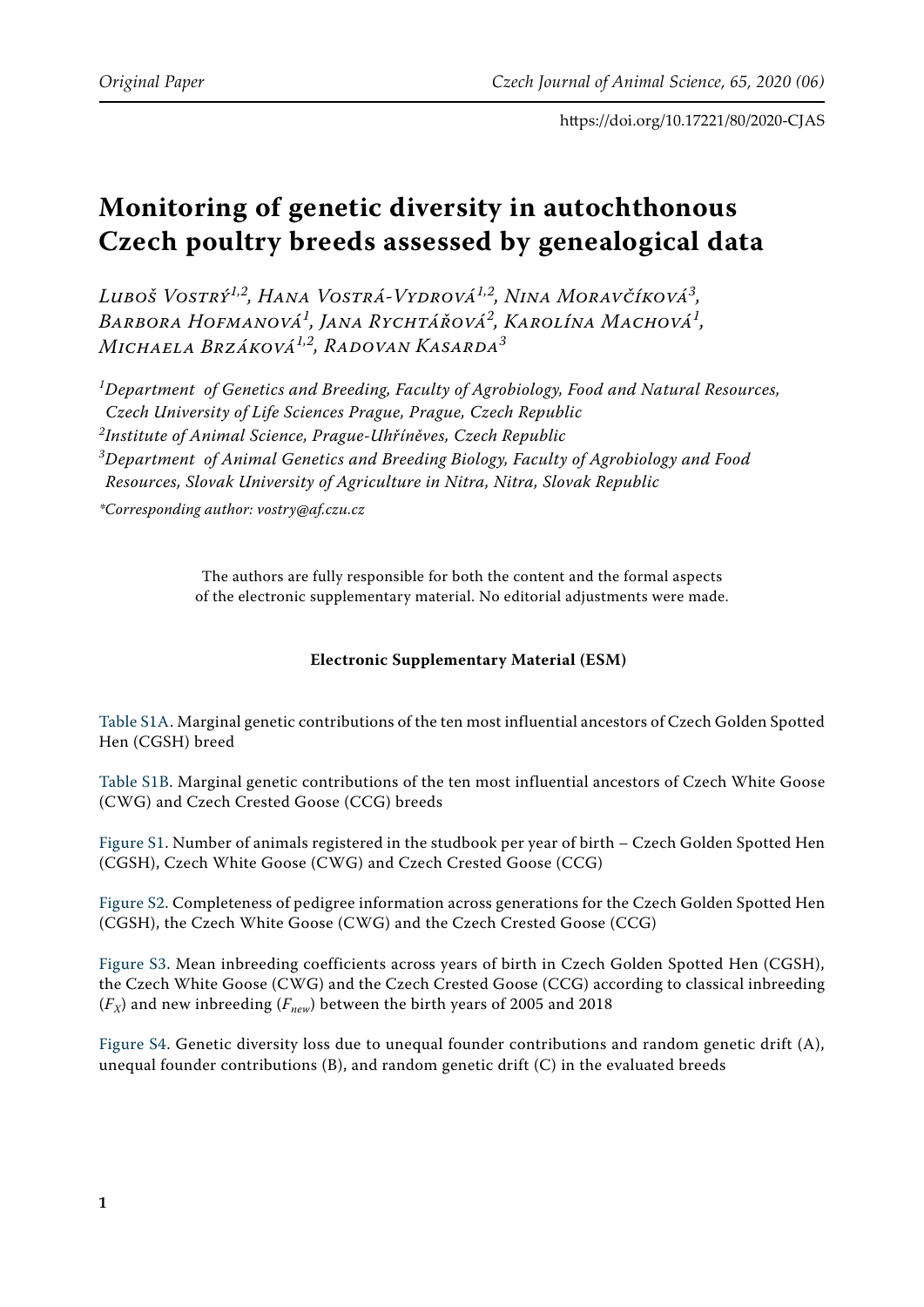of birth

## https://doi.org/10.17221/80/2020-CJAS

|         |         | <b>CGSH</b> |     |      |
|---------|---------|-------------|-----|------|
| ID      | Con.    | No desc.    | Sex | YOB  |
| 794     | 0.0978  | 35          | M   | 2015 |
| 959     | 0.0529  | 15          | M   | 2013 |
| 1416    | 0.0489  | 16          | M   | 2013 |
| 1 1 0 6 | 0.0488  | 26          | M   | 2012 |
| 539     | 0.0480  | 18          | M   | 2014 |
| 1 740   | 0.0452  | 12          | M   | 2016 |
| 1 371   | 0.0336  | 11          | M   | 2013 |
| 275     | 0.032.2 | 3           | M   | 2015 |
| 1598    | 0.0317  | 11          | M   | 2016 |
| 854     | 0.0297  | 12          | M   | 2009 |

 $Con =$  contribution;  $ID =$  identification number of animal;  $M = male$ ; No desc. = number of descendants; YOB = year

<span id="page-1-0"></span>Table S1A. Marginal genetic contributions of the ten most influential ancestors of Czech Golden Spotted Hen (CGSH) breed

<span id="page-1-1"></span>Table S1B. Marginal genetic contributions of the ten most influential ancestors of Czech White Goose (CWG) and Czech Crested Goose (CCG) breeds

CWG CCG

 0.078 3 9 F 2004 181 0.091 1 5 M 2003 0.053 6 9 F 2006 59 0.079 0 10 F 2005 0.044 0 2 F 2005 183 0.062 1 5 F 2004 0.041 9 7 F − 205 0.061 6 4 F 2006 0.036 4 2 F 2011 38 0.059 9 3 F 2004 278 0.035 7 5 F − 282 0.054 7 3 M 2004 0.035 4 7 F 2000 14 0.053 0 1 M 2002 204 0.022 7 9 M 2004 87 0.044 3 2 F 2007 0.021 5 7 F 2004 58 0.043 4 4 F 2015 0.020 9 5 F 2013 72 0.043 4 2 F 2006

Sex YOB ID Con.  $\frac{No}{desc}$ .

Sex YOB

ID Con. No<br>desc.

| $Con = contribution: F = female: ID = identification number$ |
|--------------------------------------------------------------|
| of animal; $M = male$ ; No desc. $=$ number of descendants;  |
| $YOB = year of birth$                                        |

<span id="page-1-2"></span>

Figure S1. Number of animals registered in the studbook per year of birth – Czech Golden Spotted Hen (CGSH), Czech White Goose (CWG) and Czech Crested Goose (CCG)

<span id="page-1-3"></span>

Figure S2. Completeness of pedigree information across generations for the Czech Golden Spotted Hen (CGSH), the Czech White Goose (CWG) and the Czech Crested Goose (CCG)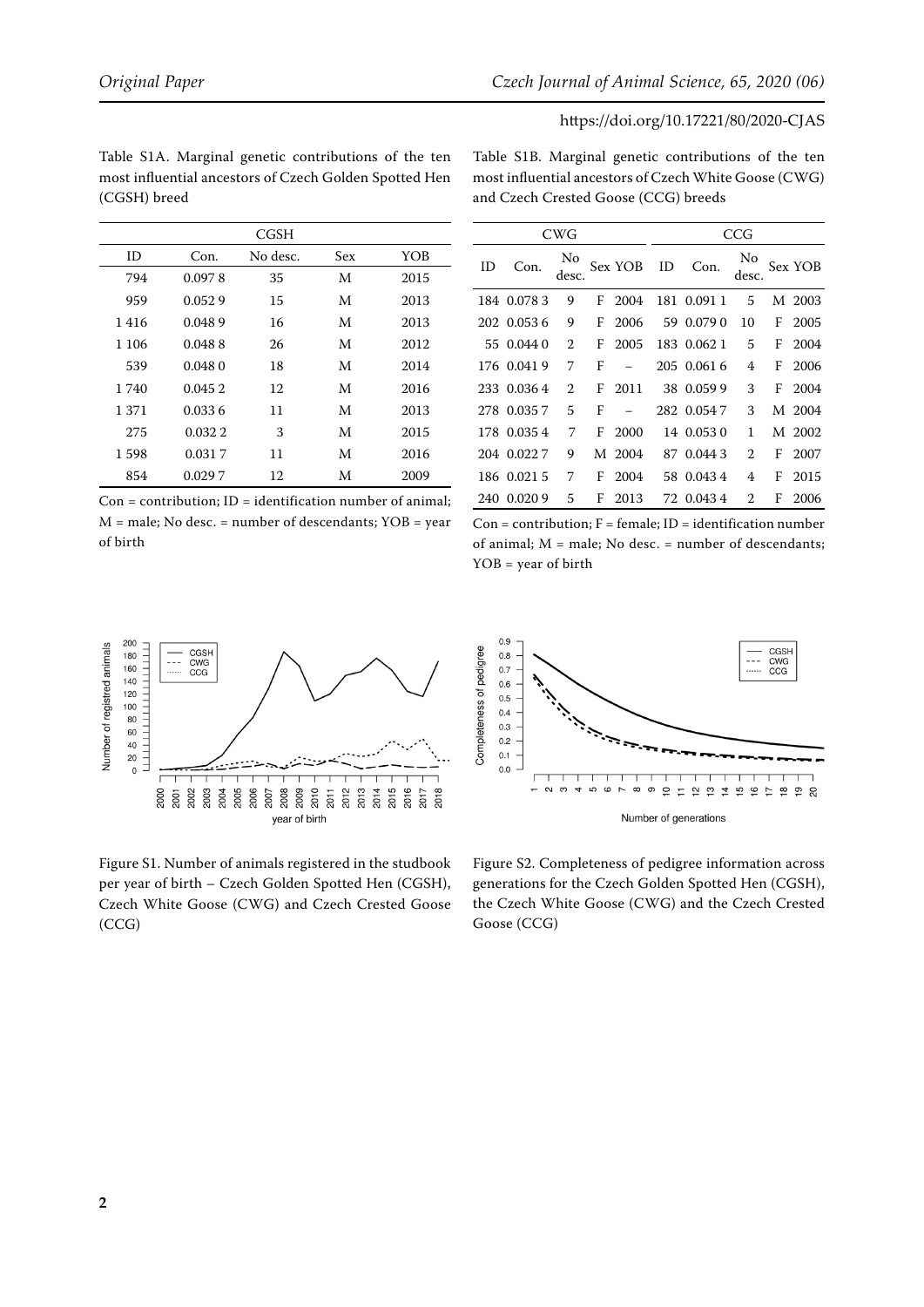## https://doi.org/10.17221/80/2020-CJAS

<span id="page-2-0"></span>

Figure S3. Mean inbreeding coefficients across years of birth in Czech Golden Spotted Hen (CGSH), the Czech White Goose (CWG) and the Czech Crested Goose (CCG) according to classical inbreeding ( $F_X$ ) and new inbreeding ( $F_{new}$ ) between the birth years of 2005 and 2018